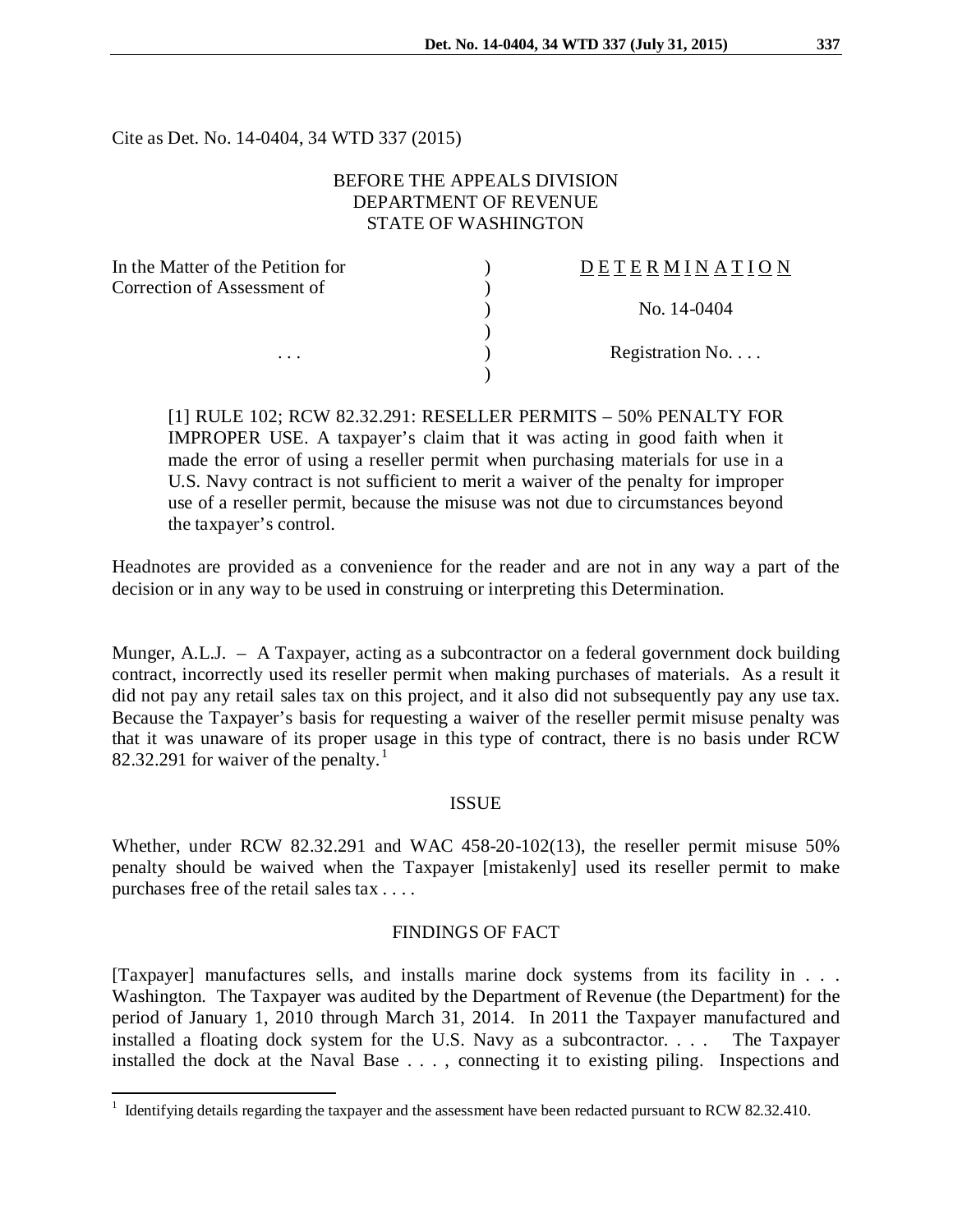necessary maintenance were performed at six and twelve month periods subsequent to installation. When purchasing materials for this contract, the Taxpayer describes that it did as it always did as a subcontractor, "…issuing our Reseller Permit and paying no sales/use tax."

As a result of the audit, the Department issued a tax assessment that included \$. . . in use tax, interest of \$..., and the 50% reseller permit misuse penalty of \$.... When issued August 6, 2014, the assessment totaled \$. . . . The use tax represented the amount of retail sales tax that the Taxpayer should have paid on materials for the . . . contract. Under RCW 82.04.190(6) and WAC 458-20-17001, government contractors and subcontractors are treated as the consumers of the materials they use in performing the work, and as such, should pay retail sales tax when making purchases.<sup>[2](#page-1-0)</sup> The Taxpayer in this case is not disputing the use tax assessed.

The Taxpayer paid \$. . . of the assessment in August of 2014. The balance remains unpaid, and the Taxpayer timely appealed the 50% reseller permit misuse penalty of  $\$\dots$ .

# ANALYSIS

The 50% reseller permit misuse penalty imposed in this case is authorized by RCW 82.32.291. This statute provides that the Department *must* assess this penalty for improper use of a reseller permit when certain conditions are met. RCW 82.32.291(1) states:

(1) Except as otherwise provided in this section, if any buyer improperly uses a reseller permit number, reseller permit, or other documentation authorized under RCW 82.04.470 to purchase items or services at retail without payment of sales tax that was legally due on the purchase, the department must assess against that buyer a penalty of fifty percent of the tax due, in addition to all other taxes, penalties, and interest due, on the improperly purchased item or service.

The Department adopted WAC 458-20-102 (Rule 102) to administer RCW 82.32.291. Rule 102(9) mirrors the language in RCW 82.32.291(1) in respect to the improper use of a reseller permit, and states that the penalty can be imposed even when the taxpayer was not intending to evade paying retail sales tax. Rule 102(9) states:

(9) **Penalty for improper use of reseller permit.** If any buyer improperly uses a reseller permit number, reseller permit, or other documentation authorized under RCW 82.04.470 to purchase items or services at retail without payment of sales tax that was legally due on the purchase, the department must assess against that buyer a penalty of fifty percent of the tax due on the improperly purchased item or service. See RCW 82.32.291. This penalty is in addition to all other taxes, penalties, and interest due, *and can be imposed even if there was no intent to evade the payment of retail sales tax*. The penalty will be assessed by the department and applies only to the buyer. However, see subsection (13) of this section for situations in which the department must waive the penalty.

(Emphasis added.) The present Taxpayer requests a waiver of this penalty, asserting that it was unaware that it should have paid sales tax on materials in the case where it acted as a

<span id="page-1-0"></span><sup>&</sup>lt;sup>2</sup> The Government Contracting B&O tax rate is the same as the Wholesaling tax rate as reported by the Taxpayer.